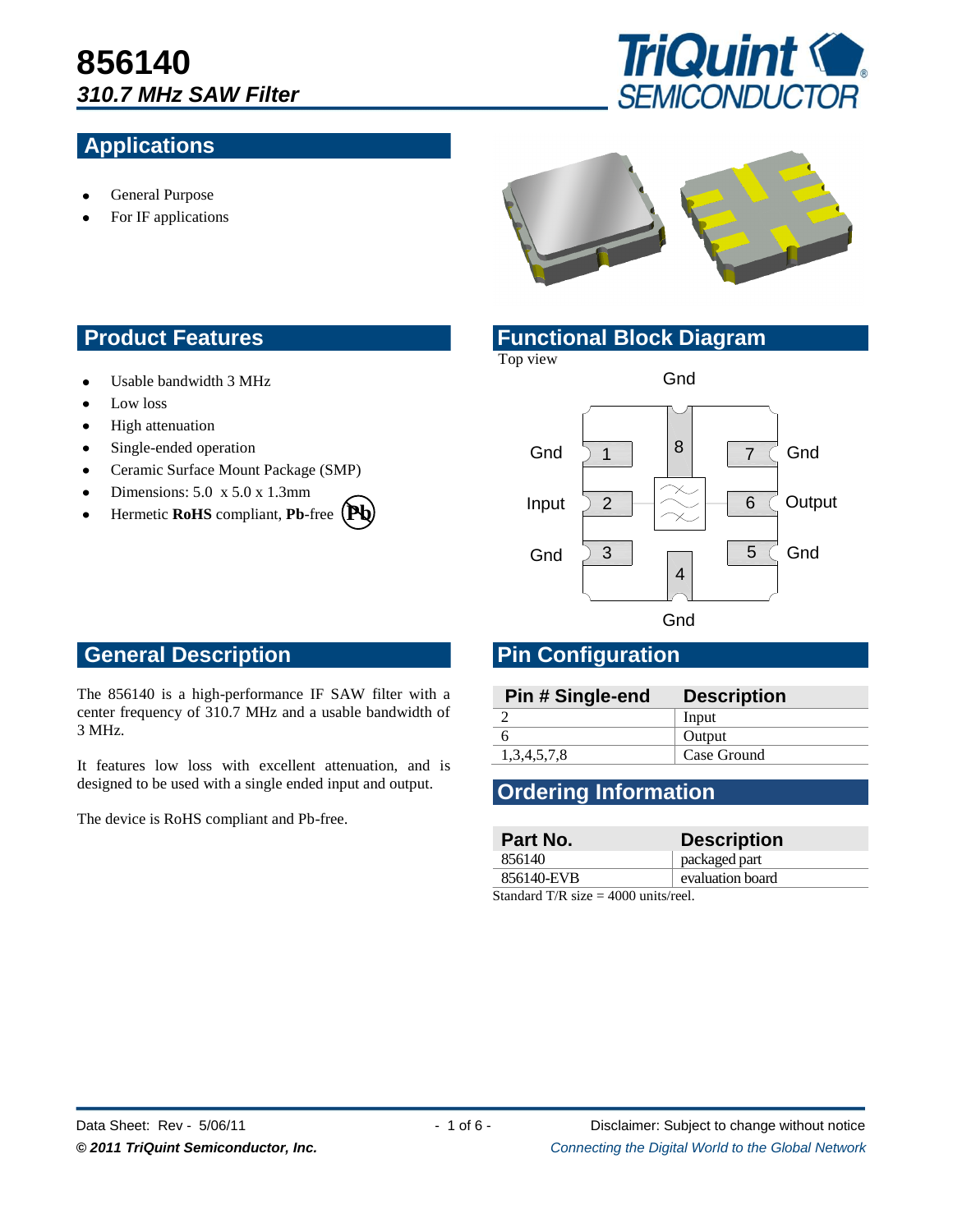

#### **Specifications**

## **Electrical Specifications (1)**

| Specified Temperature Range: $^{(2)}$ -30 to +95 °C |  |  |  |
|-----------------------------------------------------|--|--|--|
|-----------------------------------------------------|--|--|--|

| Parameter <sup>(3)</sup>                       | <b>Conditions</b>           | <b>Min</b> | Typical <sup>(4)</sup> | <b>Max</b> | <b>Units</b> |
|------------------------------------------------|-----------------------------|------------|------------------------|------------|--------------|
| Center Frequency                               |                             |            | 310.7                  |            | <b>MHz</b>   |
| <b>Insertion Loss</b>                          | at 310.7 MHz                |            | 3.0                    | 6.5        | dB           |
| Lower 25dB Band Edge <sup>(5)</sup>            |                             | 295        | 304.9                  |            | <b>MHz</b>   |
| Upper 25dB Band Edge <sup>(5)</sup>            |                             |            | 317.1                  | 325        | <b>MHz</b>   |
| Rejection <sup>(5)</sup>                       |                             |            |                        |            |              |
|                                                | $100 - 295$ MHz             | 25         | 59.0                   |            | dB           |
|                                                | $289.9 - 301.5 \text{ MHz}$ | 20         | 48.5                   |            | dB           |
|                                                | $319.9 - 325 \text{ MHz}$   | 20         | 46.0                   |            | dB           |
|                                                | $325 - 500$ MHz             | 25         | 67.0                   |            | dB           |
| Attenuation <sup>(5)</sup>                     |                             |            |                        |            |              |
|                                                | 289.3 MHz                   | 42         | 62.0                   |            | dB           |
|                                                | 305.35 MHz                  | 4          | 18.8                   |            | dB           |
| Gaussian Ripple                                | $309.2 - 312.2 \text{ MHz}$ |            | 0.1                    | 0.3        | $dB$ p-p     |
| Source Impedance (single-ended) <sup>(6)</sup> |                             |            | 50                     |            | Ω            |
| Load Impedance $(single-ended)^{(6)}$          |                             |            | 50                     |            | Ω            |

Notes:

1. All specifications are based on the TriQuint schematic for the main reference design shown on page 3

2. In production, devices will be tested at room temperature to a guardbanded specification to ensure electrical compliance over temperature

3. Electrical margin has been built into the design to account for the variations due to temperature drift and manufacturing tolerances

4. Typical values are based on average measurements at room temperature

5. Relative to insertion loss at center frequency

6. This is the optimum impedance in order to achieve the performance shown

#### **Absolute Maximum Ratings**

| <b>Parameter</b>             | Rating                  |
|------------------------------|-------------------------|
| <b>Operating Temperature</b> | -30 to +95 $^{\circ}$ C |
| <b>Storage Temperature</b>   | -40 to +85 $^{\circ}$ C |
| Input Power <sup>(7)</sup>   | $+9dBm$                 |

7. Device is measured for equivalent 10K hours  $@ + 55 °C$  [CW Signal]

Operation of this device outside the parameter ranges given above may cause permanent damage.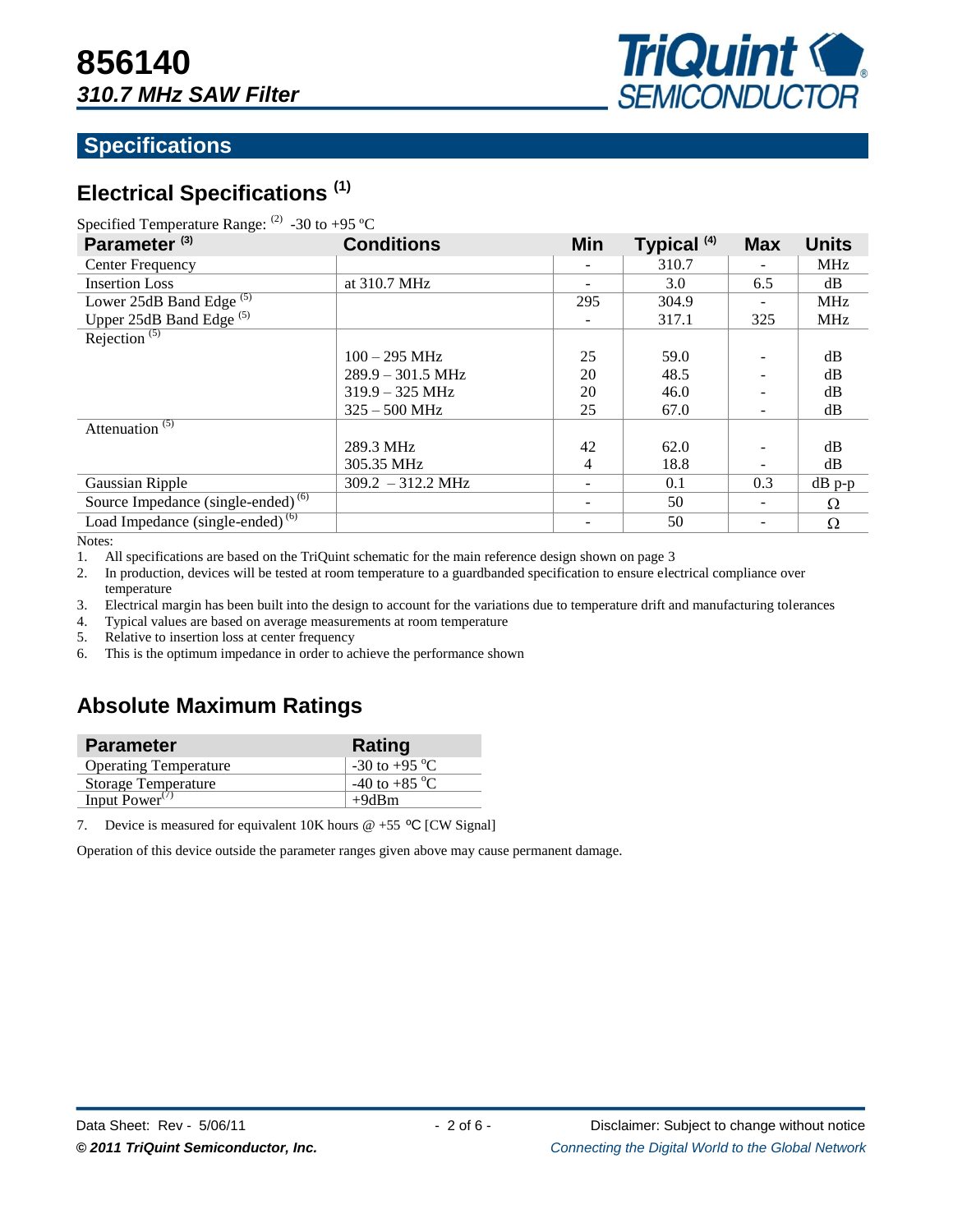#### **Reference Design**



#### **Schematic**

 $50\Omega$ Single-ended Input



 $50\Omega$ Single-ended Output

#### Notes:

1. Actual matching values may vary due to PCB layout and parasitic



Notes:

Top, middle & bottom layers: 1 oz copper Substrates: FR4 dielectric, .031" thick Finish plating: Nickel: 3-8µm thick, Gold: .03-.2µm thick Hole plating: Copper min .0008µm thick

### **PC Board Mounting Configuration**



Notes:

1. All dimensions are in millimeters.

2. This footprint represents a recommendation only.

#### **Bill of Material**

| <b>Reference Desg.</b> | Value | <b>Description</b> | <b>Manufacturer</b> | <b>Part Number</b> |
|------------------------|-------|--------------------|---------------------|--------------------|
| <b>SMA</b>             | N/A   | SMA connector      | Radiall USA Inc.    | 9602-1111-018      |
| <b>PCB</b>             | N/A   | 3-laver            | multiple            | 960700             |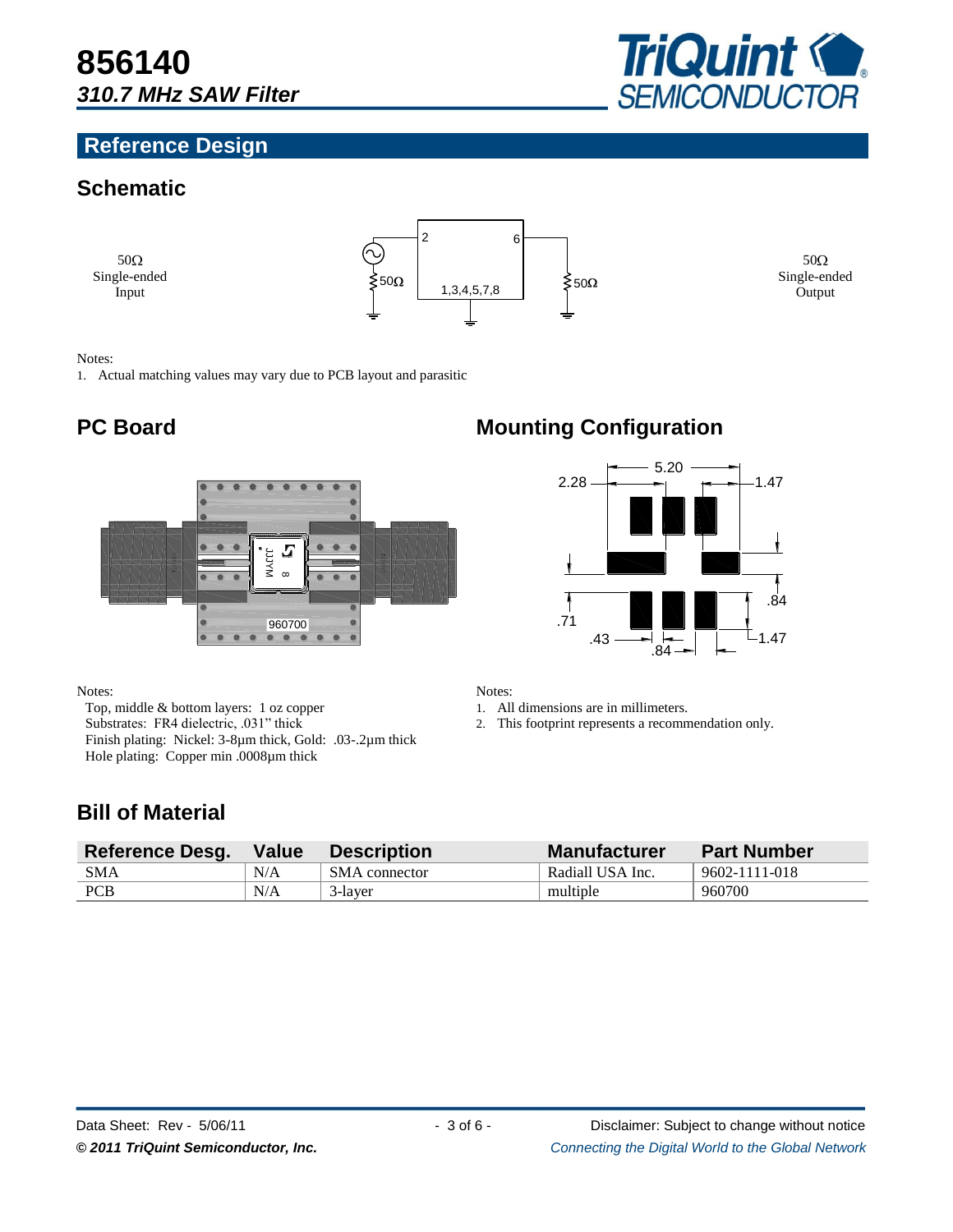

#### **Typical Performance (at room temperature)**



Data Sheet: Rev - 5/06/11 - 4 of 6 - Disclaimer: Subject to change without notice *© 2011 TriQuint Semiconductor, Inc. Connecting the Digital World to the Global Network ®*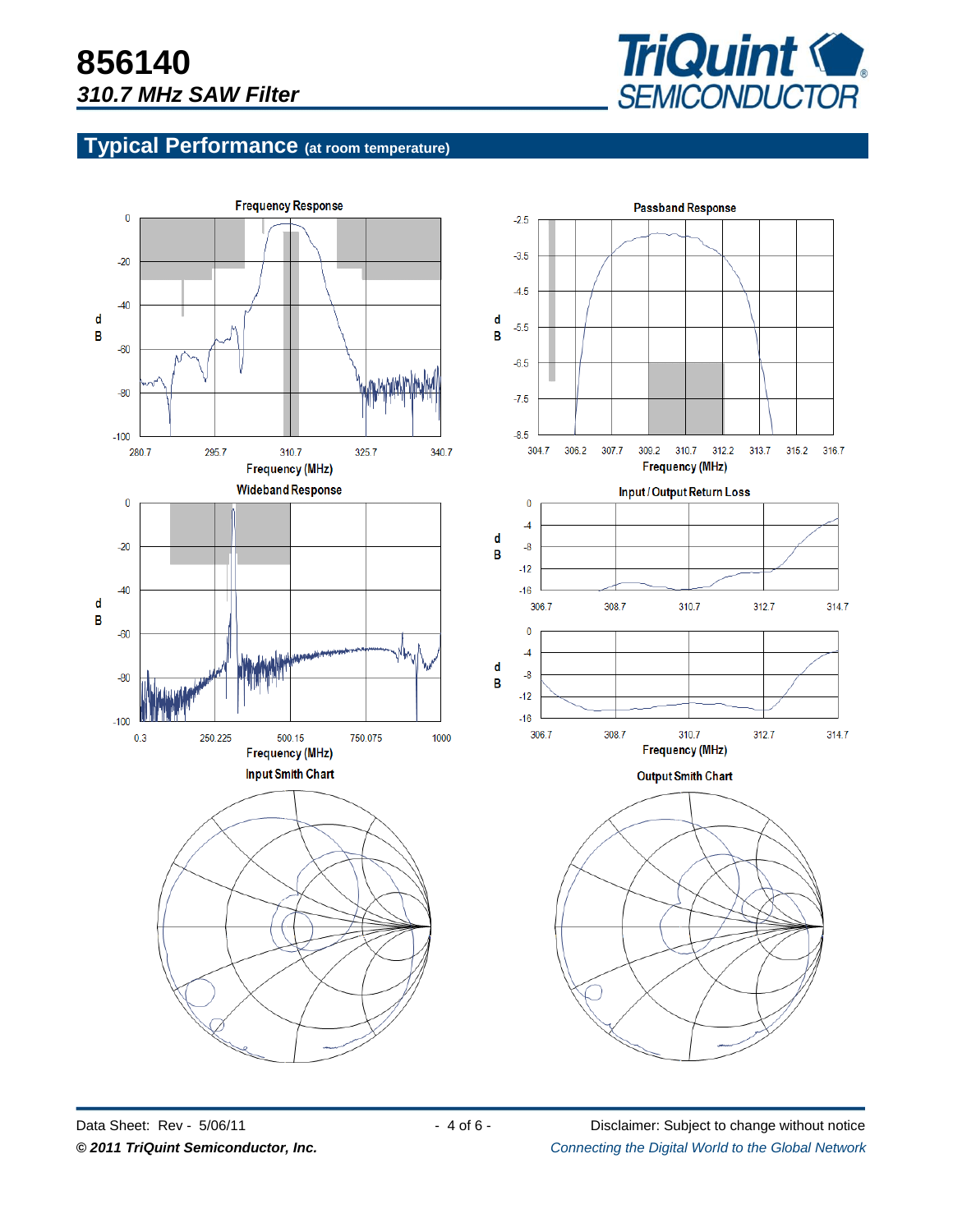

#### **Mechanical Information**

#### **Package Information, Dimensions and Marking**





Package Style: SMP-20A Dimensions: 5.00 x 5.00 x 1.32 mm

Body: *Al2O<sup>3</sup>* ceramic Lid: *Kovar*, *Ni* plated Terminations: *Au* plating 0.5 - 1.0μm, over a 2-6μm *Ni* plating

All dimensions shown are nominal in millimeters All tolerances are  $\pm 0.15$ mm except overall length and width  $\pm 0.10$ mm

The date code consists of: day of the current year (Julian, 3 digits),  $Y =$  last digit of the year, and  $M =$  manufacturing site code

#### **Tape and Reel Information**

Standard T/R size  $= 4000$  units/reel. All dimensions are in millimeters

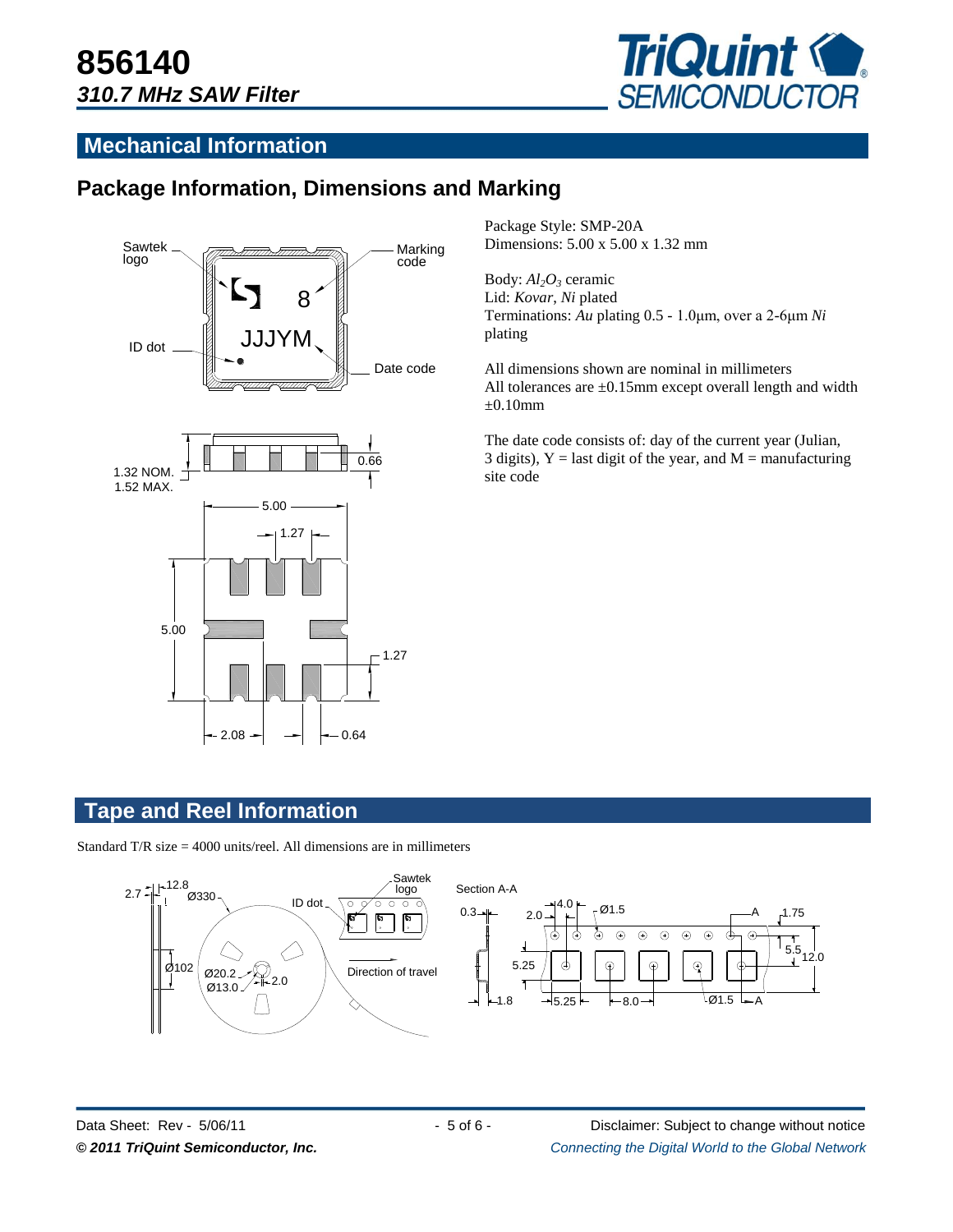

#### **Product Compliance Information**

#### **ESD Information**



### **Caution! ESD-Sensitive Device**

| ESD Rating: 1B |                            |
|----------------|----------------------------|
| Value:         | Passes $\geq 700$ V min.   |
| Test:          | Human Body Model (HBM)     |
| Standard:      | JEDEC Standard JESD22-A114 |

#### ESD Rating: B

| Value:    | Passes $\geq 200V$ min.    |
|-----------|----------------------------|
| Test:     | Machine Model (MM)         |
| Standard: | JEDEC Standard JESD22-A115 |

# **MSL Rating • SVHC Free**

Devices are Hermetic, therefore MSL is not applicable

#### **Solderability**

Compatible with the latest version of J-STD-020, lead free solder, 260°C

Refer to **[Soldering Profile](http://www.triquint.com/prodserv/tech_info/soldering.cfm)** for recommended guidelines.

This part is compliant with EU 2002/95/EC RoHS directive (Restrictions on the Use of Certain Hazardous Substances in Electrical and Electronic Equipment).

This product also has the following attributes:

- Halogen Free (Chlorine, Bromine)
- Antimony Free
- TBBP-A  $(C_{15}H_{12}Br_4O_2)$  Free  $\bullet$
- PFOS Free
- 

#### **Contact Information**

For the latest specifications, additional product information, worldwide sales and distribution locations, and information about TriQuint:

| Web: www.triguint.com     | Tel: . | +1.407.886.8860      |
|---------------------------|--------|----------------------|
| Email: info-sales@tgs.com |        | Fax: +1.407.886.7061 |

For technical questions and application information:

**Email: [flapplication.engineering@tqs.com](mailto:flapplication.engineering@tqs.com)**

#### **Important Notice**

The information contained herein is believed to be reliable. TriQuint makes no warranties regarding the information contain herein. TriQuint assumes no responsibility or liability whatsoever for any of the information contained herein. TriQuint assumes no responsibility or liability whatsoever for the use of the information contained herein. The information contained herein is provided "AS IS, WHERE IS" and with all faults, and the entire risk associated with such information is entirely with the user. All information contained herein is subject to change without notice. Customers should obtain and verify the latest relevant information before placing orders for TriQuint products. The information contained herein or any use of such information does not grant, explicitly or implicitly, to any party any patent rights, licenses, or any other intellectual property rights, whether with regard to such information itself or anything described by such information.

TriQuint products are not warranted or authorized for use as critical components in medical, life-saving, or life-sustaining applications, or other applications where a failure would reasonably be expected to cause severe personal injury or death.